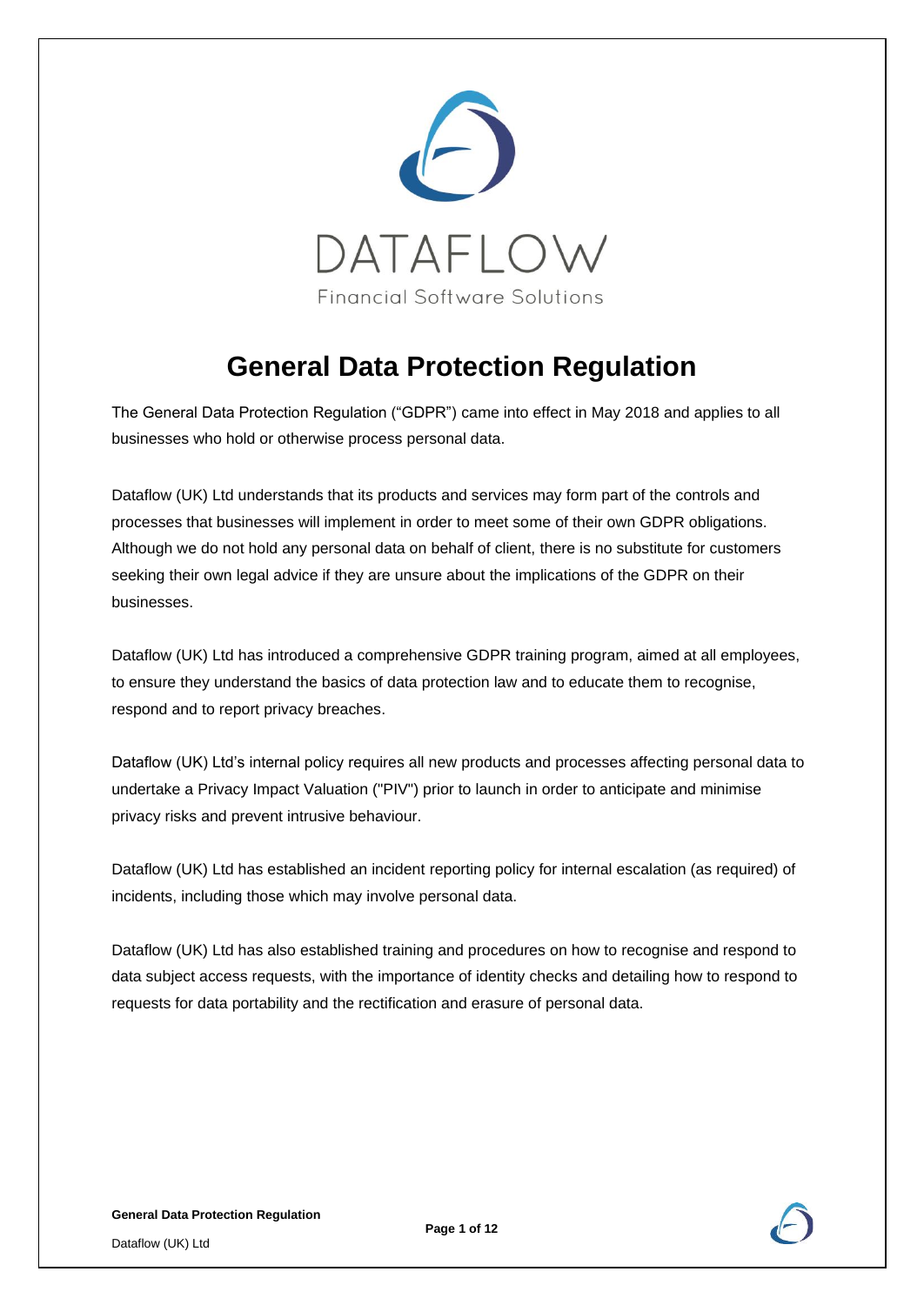#### **DEFINITIONS AND INTERPRETATION**

#### **A. Definitions**

**"Affiliate"** means:

- **(i)** any subsidiary, subsidiary undertaking or holding company of the Customer and any subsidiary or subsidiary undertaking of any such holding company for the time being; and/or
- **(ii)** any company controlling (directly or indirectly) or under common control with the Customer ('control' for the purposes of this definition meaning direct or indirect beneficial ownership of 50% or more of the share capital, stock or other participating interest carrying the right to vote or to distribution of profits of that entity or person, as the case may be);

**"Applicable Laws"** are the laws of England;

**"Appropriate Safeguards"** means such legally enforceable mechanism(s) for transfers of Personal Data as may be permitted under DP Laws from time to time;

**"Business Day"** means a day other than a Saturday, Sunday or public holiday in England when banks in London are open for business;

**"Complaint"** means a complaint or request relating to either party's obligations under Data Protection Laws relevant to this Addendum, including any compensation claim from a Data Subject or any notice, investigation or other action from a Supervisory Authority;

**"Controller to Processor SCCs"** means the Standard Contractual Clauses (processors) for the purposes of Article 26(2) of Directive 95/46/EC set out in Decision 2010/87/EC as the same are revised or updated from time to time by the European Commission;

**"Data Subject Request"** means a request made by a Data Subject to exercise any rights of Data Subjects under DP Laws;

**"DPIA"** means a data protection impact assessment, in accordance with DP Laws;

**"DP Laws"** means any law, enactment, regulation, regulatory policy, ordinance or subordinate legislation relating to the processing, privacy, and use of Personal Data, as applicable to the Customer, Dataflow and/or the Services, including:

- (a) in the UK:
	- (i) the Data Protection Act 1998 ("**DPA 1998**"), the Data Protection Act 2018 (when enacted and applicable) and the Privacy and Electronic Communications (EC Directive) Regulations 2003 and any laws or regulations implementing Council Directives 95/46/EC ("**Data Protection Directive**") or 2002/58/EC ("**ePrivacy Directive**"); and/or
	- (ii) the Regulation of the European Parliament and of the Council on the protection of natural persons with regard to the processing of personal data and on the free movement of such data, and repealing Directive 95/46/EC (General Data Protection Regulation) ("**GDPR**") together with any law implementing GDPR in the UK; and/or
	- (iii) any national laws or regulations created as a result of the United Kingdom's vote to leave the European Union ("**Revised UK DP Law**"); and

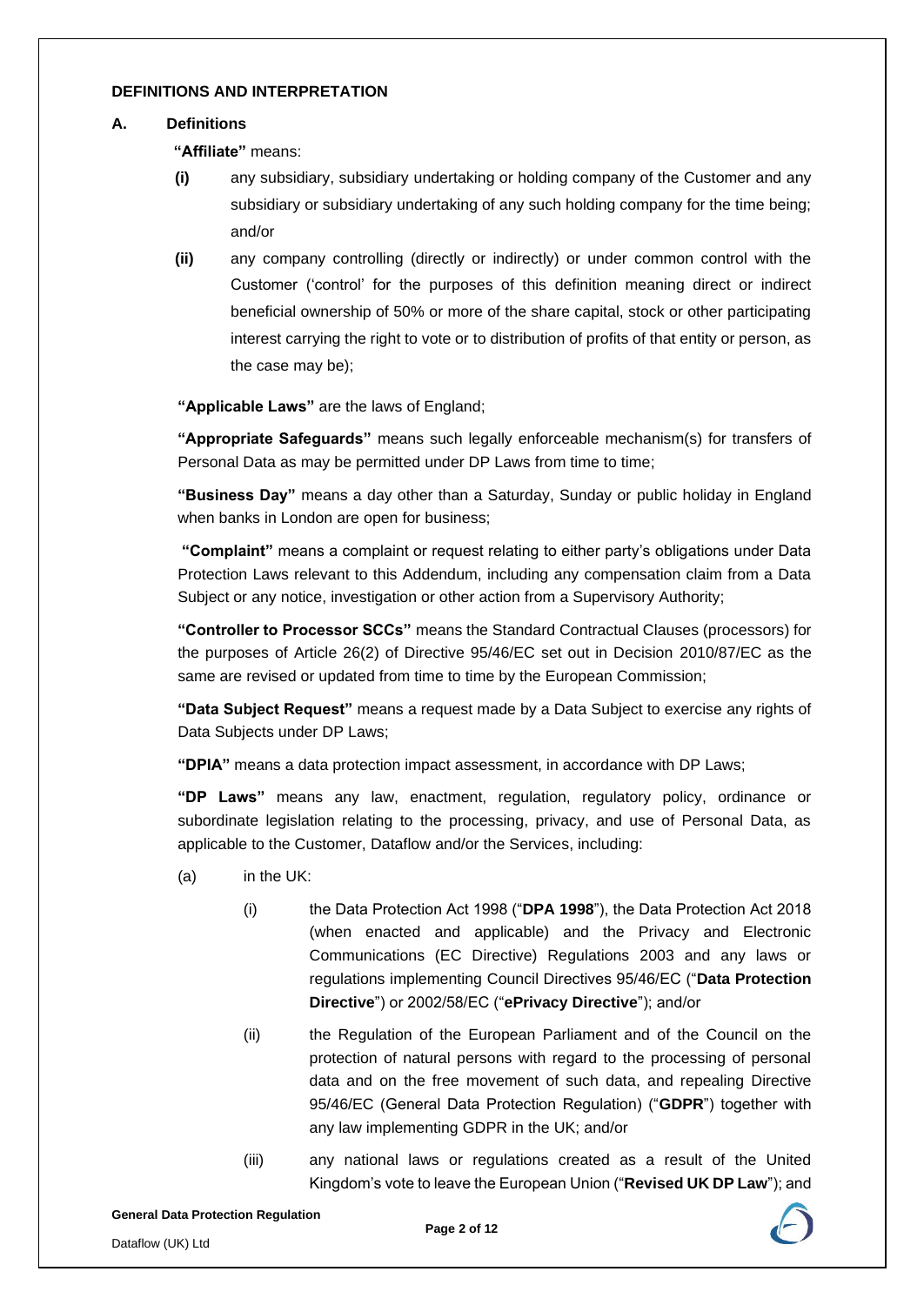- (b) in EU countries: the Data Protection Directive or the GDPR (once applicable); the ePrivacy Directive, the EU Regulation repealing the ePrivacy Directive (once applicable) and all relevant EU or EEA member state ("**Member State**") laws or regulations giving effect to or corresponding with any of them; and
- (c) any judicial or administrative interpretation of any of the above, and any guidance, guidelines, codes of practice, approved codes of conduct or approved certification mechanisms issued by any relevant Supervisory Authority,

in each case, as in force and applicable, and as may be amended, supplemented or replaced from time to time;

**"DP Losses"** means all liabilities and amounts, including all:

- (a) costs (including legal costs), claims, demands, actions, settlements, charges, procedures, expenses, losses and damages (including relating to material or nonmaterial damage); and
- (b) to the extent permitted by Applicable Law:
	- (i) administrative fines, penalties, sanctions, liabilities or other remedies imposed by a Supervisory Authority; and/or
	- (ii) compensation to a Data Subject ordered by a Supervisory Authority;

**"Good Industry Practice"** means at any time the exercise of that degree of care, skill, diligence, prudence, efficiency, foresight and timeliness which would be reasonably expected at such time from a leading and competent professional supplier of services similar to the Services provided under this Addendum, such supplier seeking to comply with its contractual obligations in full and complying with all applicable laws in respect of such services, using personnel who are suitably skilled and experienced to perform tasks assigned to them and in sufficient number to ensure that supplier's obligations are fulfilled;

**"Personal Data Breach"** means any breach of security leading to the accidental or unlawful destruction, loss, alteration, unauthorised disclosure of, or access to, any Protected Data;

**"Personnel"** means employees, workers, sub-contractors, suppliers, apprentices, authorised third parties;

**"Protected Data"** means Personal Data received from or on behalf of the Customer, or otherwise obtained in connection with the performance of Dataflow's obligations under this Addendum;

**"Services"** means the services provided by the supplier to the Customer as described in the Agreement;

**"Sub-Processor"** means another Data Processor engaged by Dataflow for carrying out processing activities in respect of the Protected Data on behalf of the Customer which relate directly to the provision of the Services. This does not include ancillary services, such as telecommunication services, postal / transport services, maintenance and user support services, nor measures to ensure the confidentiality, availability, integrity, and resilience of the hardware and software of processing equipment;

**"Supervisory Authority"** means any independent public authority which is established by a Member State pursuant to DP Laws.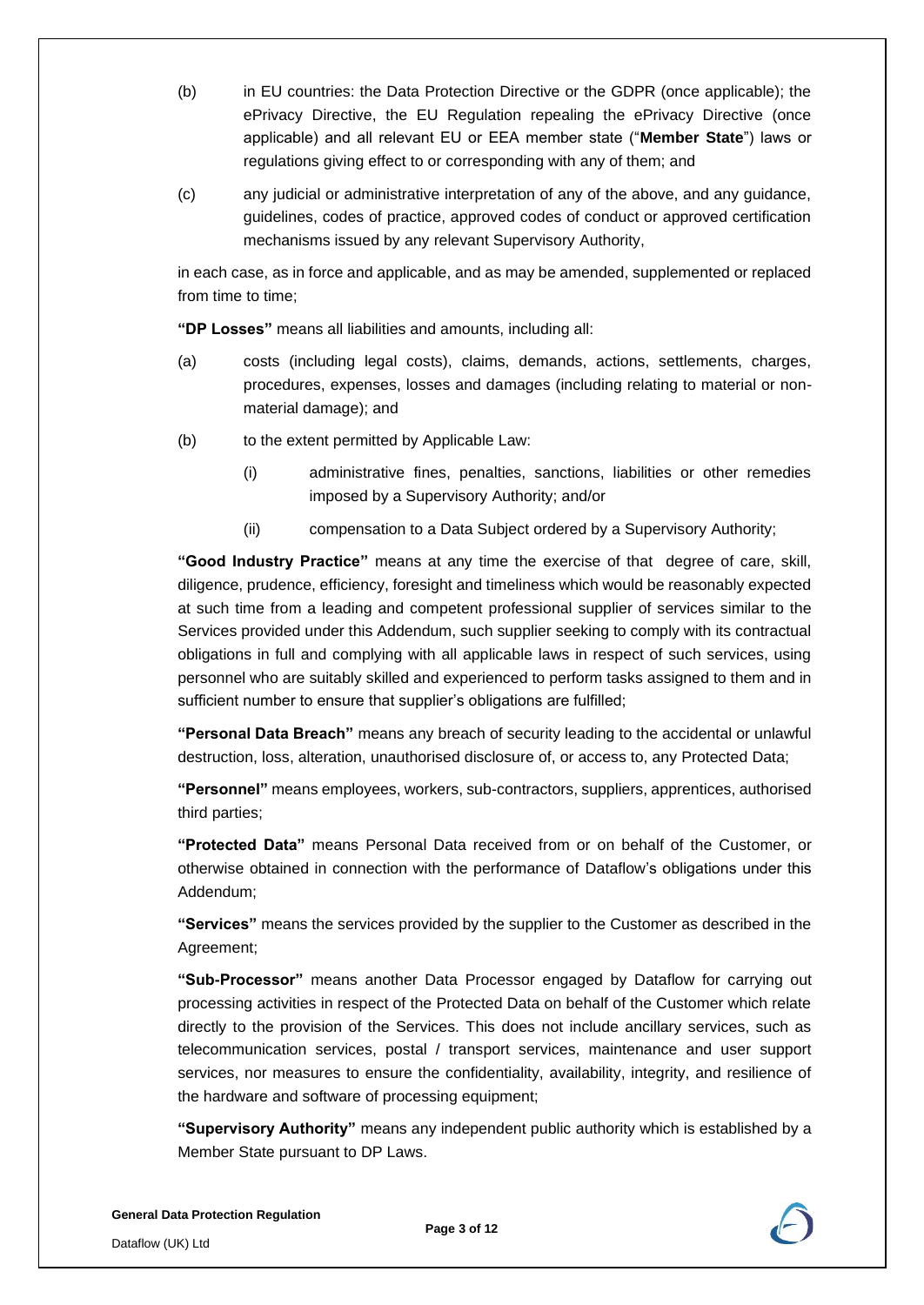### **B. Interpretation**

- I. "**Data Controller**" (or controller) and "**Data Processor**" (or processor) have the meanings given to those terms (or to the terms 'controller' (for Data Controller) or 'processor' (for Data Processor)) in DP Laws.
- II. "**Data Subject**", "**Personal Data**" and "**processing**" referred to in this schedule and in the Addendum shall have the meanings given to those terms in DP Laws (and related terms such as "**process**" have corresponding meanings).
- III. References in this Addendum to the DPA 1998 or the Data Protection Directive and to terms defined in that Act or in that Directive shall be replaced with or incorporate (as the case may be) references to any laws replacing, amending, extending, reenacting or consolidating such Act or Directive (including particularly the GDPR and/or the Revised UK DP Law) and the equivalent terms defined in such laws, once in force and applicable.
- IV. To the extent that a term of this Addendum requires the performance by a party of an obligation "in accordance with DP Laws" (or similar), unless otherwise expressly agreed in this Addendum, this requires performance in accordance with the relevant requirements of such DP Laws as are in force and applicable at the time of performance (if any).
- V. Any reference to the consent of the Customer shall be construed as a reference to any such consent being granted at the absolute discretion of the Customer unless the relevant provision expressly provides to the contrary.
- VI. Any obligation of Dataflow to do something includes an obligation to procure that it is done and any obligation of Dataflow not to do something includes an obligation not to allow that thing to be done.
- VII. Any words following the terms "including", "include", "in particular", "for example" or any similar expression shall be construed as illustrative and shall not limit the sense of the words, description, definition, phrase or term preceding those terms.
- VIII. References to time are to the time in London, England.
- IX. References to any statute, or to any statutory provision, including any regulation, statutory instrument, or other subordinate legislation derived from such statutory sources, shall include references to any statute or other statutory provision which amends, extends, consolidates or replaces the original statutory reference or which subsequently affects any such revised statutory reference.
- X. Customer also includes Customer's Affiliates.

# **1. DATA PROTECTION**

# 1.1 **Processor/Controller**

1.1.1 The Parties agree that, for the Protected Data, the Customer shall be the Data Controller and Dataflow shall be the Data Processor.

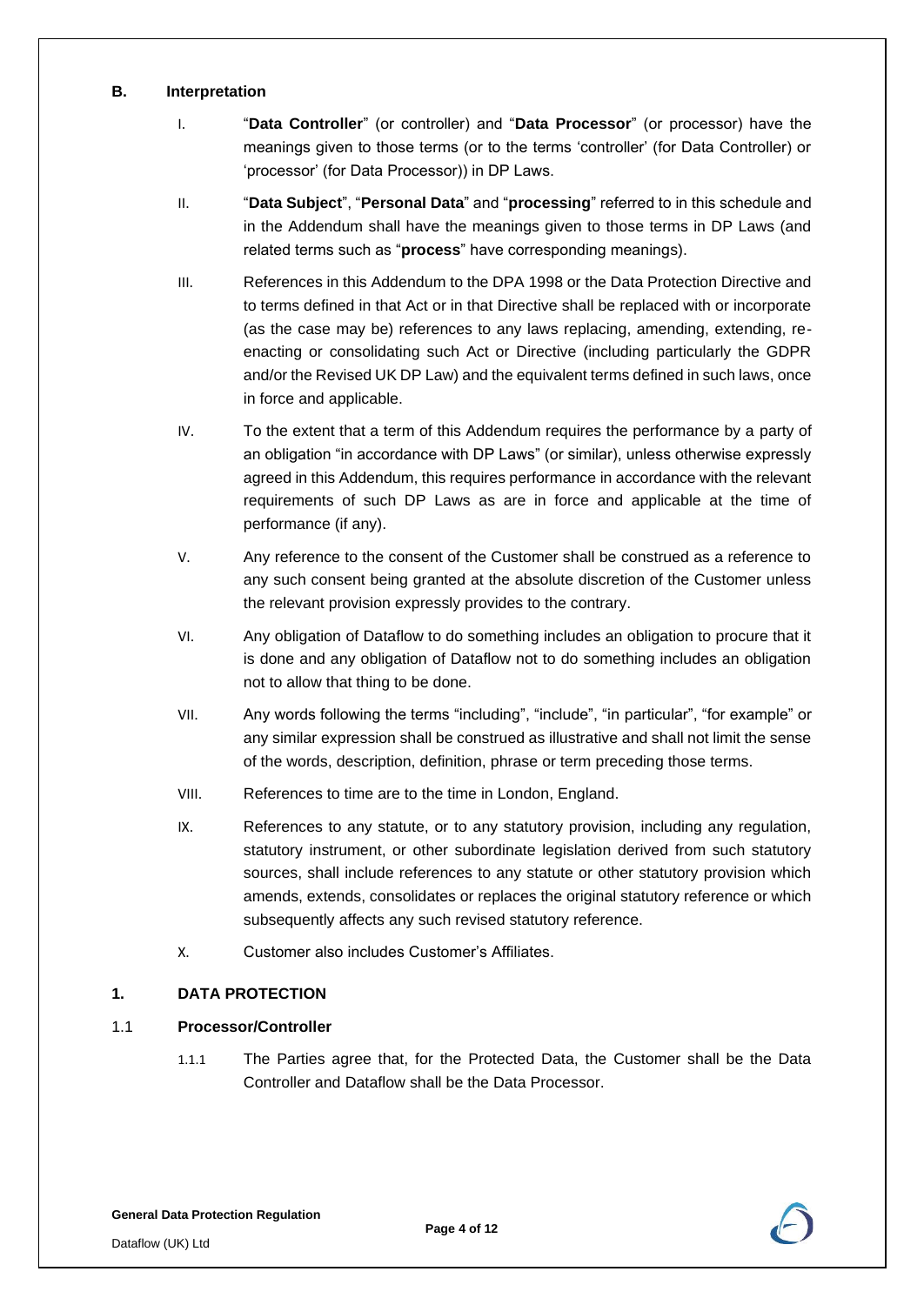# 1.2 **Compliance with DP Laws and obligations**

- 1.2.1 Each party shall comply with DP Laws and with their respective obligations under this Addendum in connection with the processing of Protected Data and the provision of the Services under this Addendum.
- 1.2.2 Dataflow shall procure that any Sub-Processor that has access to Protected Data shall comply with obligations materially similar to Dataflow's obligations under this Addendum.
- 1.2.3 The Customer and Dataflow shall obtain and maintain all relevant regulatory registrations and notifications as are required under DP Laws.

# 1.3 **Details of processing and instructions**

- 1.3.1 The processing to be carried out by Dataflow under this Addendum shall comprise the processing set out in Appendix 1 (*Supplier GDPR Questionnaire*), as updated from time to time by the Customer or Dataflow. Dataflow undertakes that when such updates occur, the standards of data processing will be of an equivalent or higher standard than those in this Addendum, will be in accordance with Good Industry Practice and shall comply with DP Laws.
- 1.3.2 Insofar as Dataflow processes Protected Data on behalf of the Customer, Dataflow:
	- (a) unless required to do otherwise by Applicable Law, shall (and shall ensure each Sub Processor and each natural person acting under its authority shall) process the Protected Data only on and in accordance with the Customer's documented instructions in the Agreement and as set out in this Clause 1.3 and Appendix 1 *(Supplier GDPR Questionnaire)*, and as updated by the Parties from time to time ("**Processing Instructions**") provided that if such Processing Instructions require Dataflow to implement any measures or processes over and above those in place at the time of receiving the Processing Instructions, Dataflow shall not be required to implement such measures and processes until such time as the Parties have agreed in writing on who bears the cost for implementing such measures and processes; and
	- (b) if Applicable Law requires it to process Protected Data other than in accordance with the Processing Instructions, shall notify the Customer of any such requirement before processing the Protected Data (unless that law prohibits such information on important grounds of public interest); and
	- (c) to the extent required by DP Laws, shall promptly inform the Customer in writing if, in Dataflow's reasonable opinion, a Processing Instruction infringes DP Laws and explain the reasons for its opinion, provided that this shall be without prejudice to Clause 1.2.1; and
	- (d) shall comply with all DP Laws applicable to the manner of its provision of any Services and shall inform the Customer as soon as reasonably practicable on becoming aware of any change to DP Laws which might reasonably be expected to have an impact upon the provision of the Services.

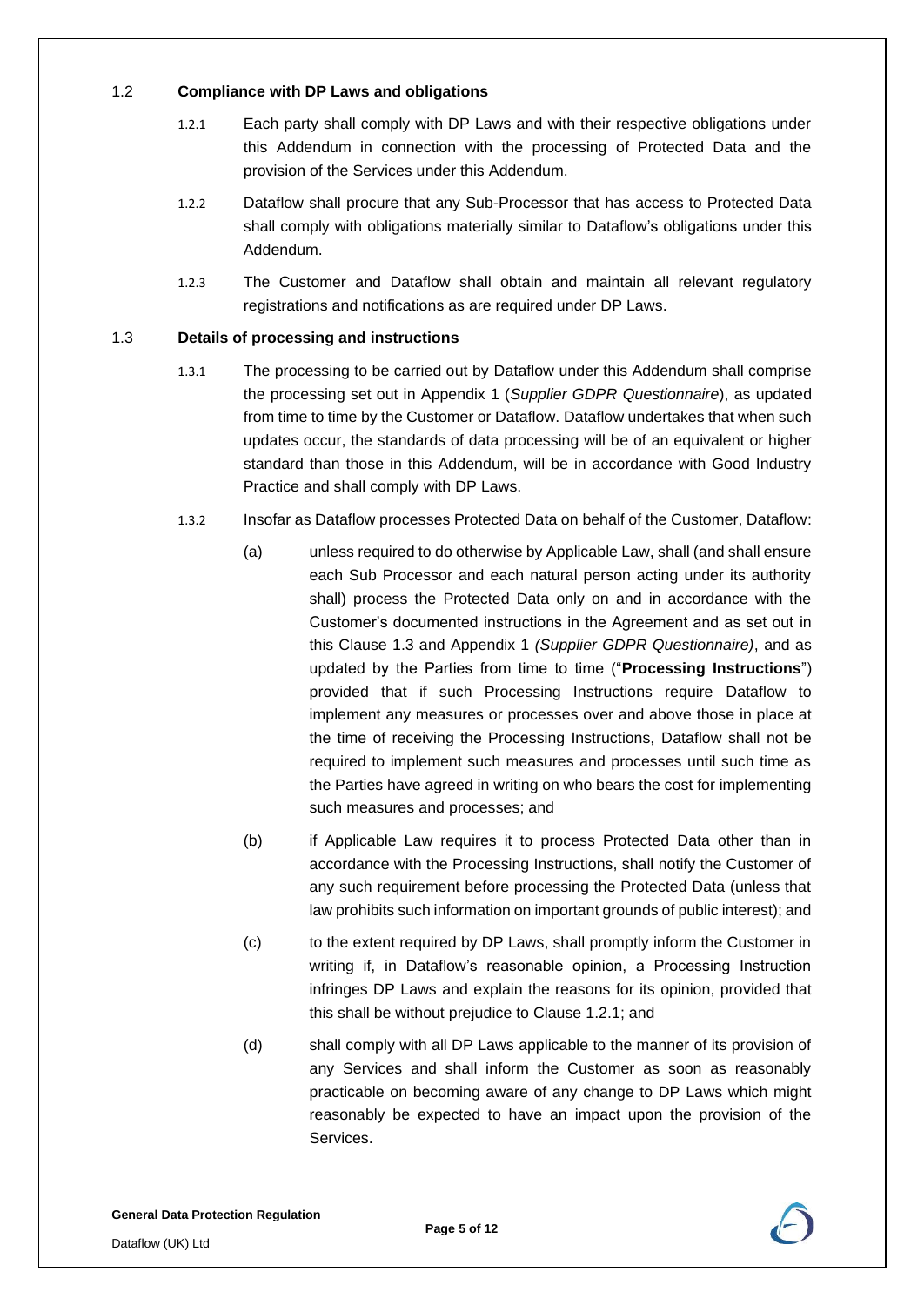# 1.4 **Technical and organisational measures**

- 1.4.1 Dataflow shall implement and maintain, at its cost and expense, technical and organisational measures in accordance with Good Industry Practice in relation to the processing of Protected Data by Dataflow as a Data Processor:
	- (a) such that their processing will meet the requirements of DP Laws and ensure the protection of the rights of Data Subjects; and
	- (b) so as to ensure a level of security in respect of Protected Data processed by it appropriate to the risks that are presented by the processing, in particular from accidental or unlawful destruction, loss, alteration, unauthorised disclosure of, or access to personal data transmitted, stored or otherwise processed; and
	- (c) without prejudice to Clause 1.9, insofar as is possible and in accordance with DP Laws, to assist the Customer in the fulfilment of the Customer's obligation to respond to Data Subject Requests relating to Protected Data provided that the Customer shall be responsible for Dataflow's reasonable costs and expenses arising from such co-operation and assistance.

# 1.5 **Security of processing**

1.5.1 Without prejudice to Clause 1.4.1(b), Dataflow shall, in respect of the Protected Data processed by it under this Addendum comply with the requirements regarding security of processing set out in DP Laws (as applicable to Data Processors) and in this Addendum.

#### 1.6 **Using other processors**

- 1.6.1 If Dataflow engages a Sub-Processor for carrying out any processing activities in respect of the Protected Data on behalf of the Customer, Dataflow shall (prior to any processing of the Protected Data by the Sub-Processor) appoint the Sub-Processor under a binding written contract, with enforceable data protection obligations on materially equivalent terms as apply to Dataflow under this Addendum ("**Processor Contract**"). In particular, in the Processor Contract, the Sub-Processor shall:
	- (a) provide sufficient guarantees to implement appropriate technical and organisational measures so as to ensure a level of security in respect of Protected Data processed by it appropriate to the risks that are presented by the processing, in particular from accidental or unlawful destruction, loss, alteration, unauthorised disclosure of, or access to personal data transmitted, stored or otherwise processed; and
	- (b) oblige any Sub-Processors to procure that their Sub-Processors must comply with conditions materially equivalent to this Clause 1.6.
- 1.6.2 Dataflow shall promptly upon request by the Customer provide the relevant details of any such Processor Contract to the Customer.
- 1.6.3 Dataflow shall, where that Sub-Processor fails to fulfil its data protection obligations in accordance with the Processor Contract, remain fully liable to the Customer for the performance of that Sub-Processor's obligations.

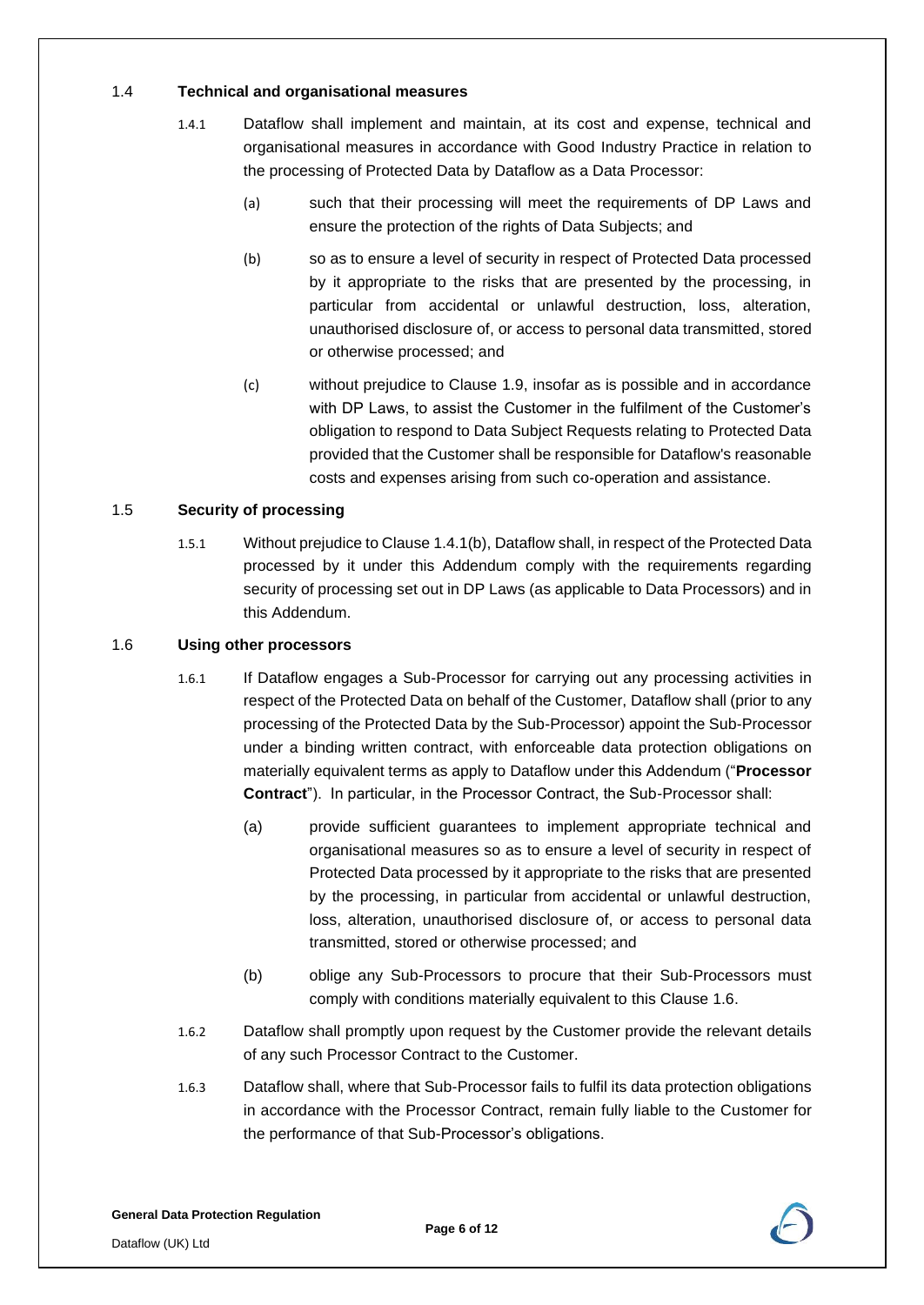1.7 Dataflow shall immediately cease using a Sub-Processor upon receiving written notice from the Customer requesting that the Sub-Processor ceases processing Protected Data for security reasons or concerns about the Sub-Processor's ability to carry out the relevant processing in compliance with DP Laws or this Addendum.

### 1.8 **Personnel requirements**

- 1.8.1 Dataflow shall ensure that the Personnel processing Protected Data have entered into a binding contractual obligation with Dataflow to keep the Protected Data confidential (except where disclosure is required in accordance with Applicable Law, in which case Dataflow shall, where practicable and not prohibited by such Applicable Law, notify the Customer of any such requirement before such disclosure); and
- 1.8.2 Dataflow shall take all reasonable steps to ensure the reliability of the Personnel processing Protected Data and that the Personnel processing Protected Data receive adequate training on compliance with the relevant parts of this Addendum and the DP Laws applicable to the processing.

# 1.9 **Data Subject rights**

1.9.1 Dataflow shall promptly record and then refer all Data Subject Requests it receives to the Customer within three working days of receipt of the request.

# 1.10 **Assistance with the Customer's compliance**

- 1.10.1 Without prejudice to Clause 1.2.1 and subject to Clause 1.10.2, Dataflow shall provide reasonable assistance (taking into account the nature of processing and the information available to Dataflow) to the Customer in ensuring compliance with the Customer's obligations under DP Laws with respect to:
	- (a) security of processing; and
	- (b) any remedial action and notifications to be taken in response to any Personal Data Breach or Complaint, including regarding any notification of the Personal Data Breach to Supervisory Authorities and/or communication to any affected Data Subjects, including in accordance with Clause 1.13.4; and
	- (c) DPIAs or prior consultation with a Supervisory Authority regarding high risk processing, by providing such information and cooperation as the Customer may reasonably require for the purpose of assisting the Customer in respect of the same.
- 1.10.2 The Customer shall pay Dataflow's reasonable costs of providing the assistance in Clause 1.10.1.
- 1.10.3 Unless it is unlawful to do so, Dataflow shall inform Customer in a reasonable time if it makes any notification under 1.10.1(b).

#### 1.11 **International data transfers**

1.11.1 Unless the transfer is based on an "adequacy decision", is otherwise "subject to Appropriate Safeguards" or if a "derogation for specific situations" applies, each within the meanings given to them in DP Laws, Dataflow shall not transfer any Protected Data to any country outside the United Kingdom or the European

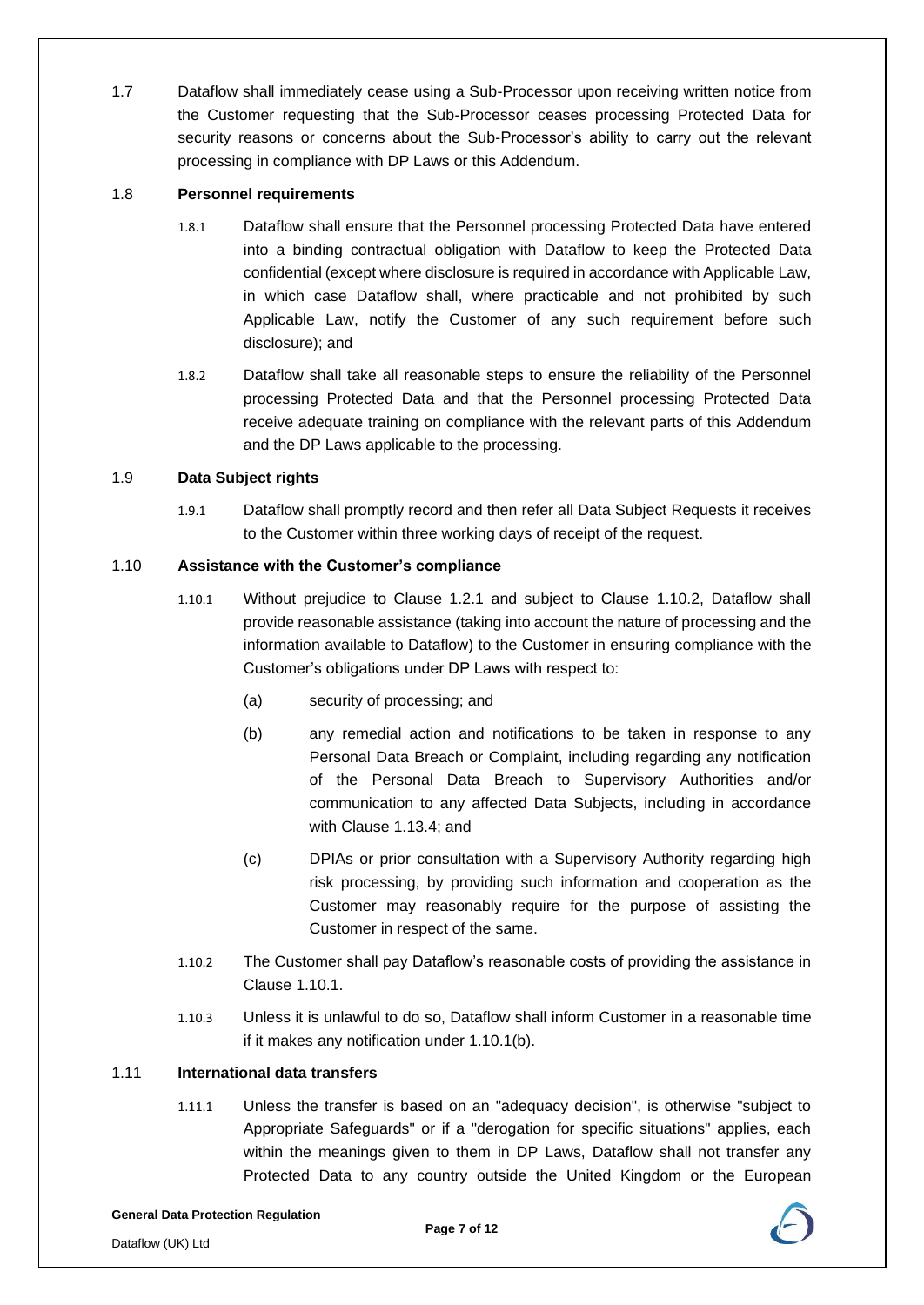Economic Area ("**EEA**") or to any international organisation (an "**International Recipient**") without the Customer's prior written consent. To the extent that any Affiliate or Sub-processor engaged by Dataflow is located in a country outside the EEA which has not been recognised as providing an "adequate level of protection" by the European Commission, Dataflow shall take such steps as are necessary to ensure an adequate level of protection for the Protected Data including by entering into Controller to Processor SCCs with the Affiliate or Sub-processor.

- 1.11.2 Where transfer of Protected Data to an International Recipient occurs, Dataflow shall ensure that such transfer (and any onward transfer):
	- (a) is pursuant to a written contract (as referred to in Clauses 1.6.1, 1.8.1 and 1.12.1), including materially equivalent obligations on the Sub-Processor in respect of Protected Data (in particular relating to security and confidentiality) as apply to Dataflow under this Addendum; and
	- (b) is effected by way of Appropriate Safeguards; and
	- (c) complies with the relevant parts of Clause 1.3; and
	- (d) otherwise complies with DP Laws to the extent applicable.

# 1.12 **Records**

- 1.12.1 Dataflow shall maintain complete, accurate and up to date written records of all categories of processing activities carried out on behalf of the Customer, containing:
	- (a) the name and contact details of the Data Processor(s) and Sub Processors and of Dataflow's representative and data protection officer (if any); and
	- (b) the categories of processing carried out on behalf of each Data Controller; and
	- (c) where applicable, details of transfers of Protected Data to an International Recipient, including the identification of that International Recipient and the relevant countries to which such data is transferred, and details of the Appropriate Safeguards used; and
	- (d) a description of the technical and organisational security measures referred to in Clause 1.4.1(b).

#### 1.13 **Compliance, information and audit**

- 1.13.1 Dataflow shall, and shall procure that its Sub-Processors, make available to the Customer on request in a timely manner:
	- (a) copies of the records under Clause 1.12; and
	- (b) such other information as the Customer reasonably requires to demonstrate Dataflow's compliance with its obligations under DP Laws and this Addendum.

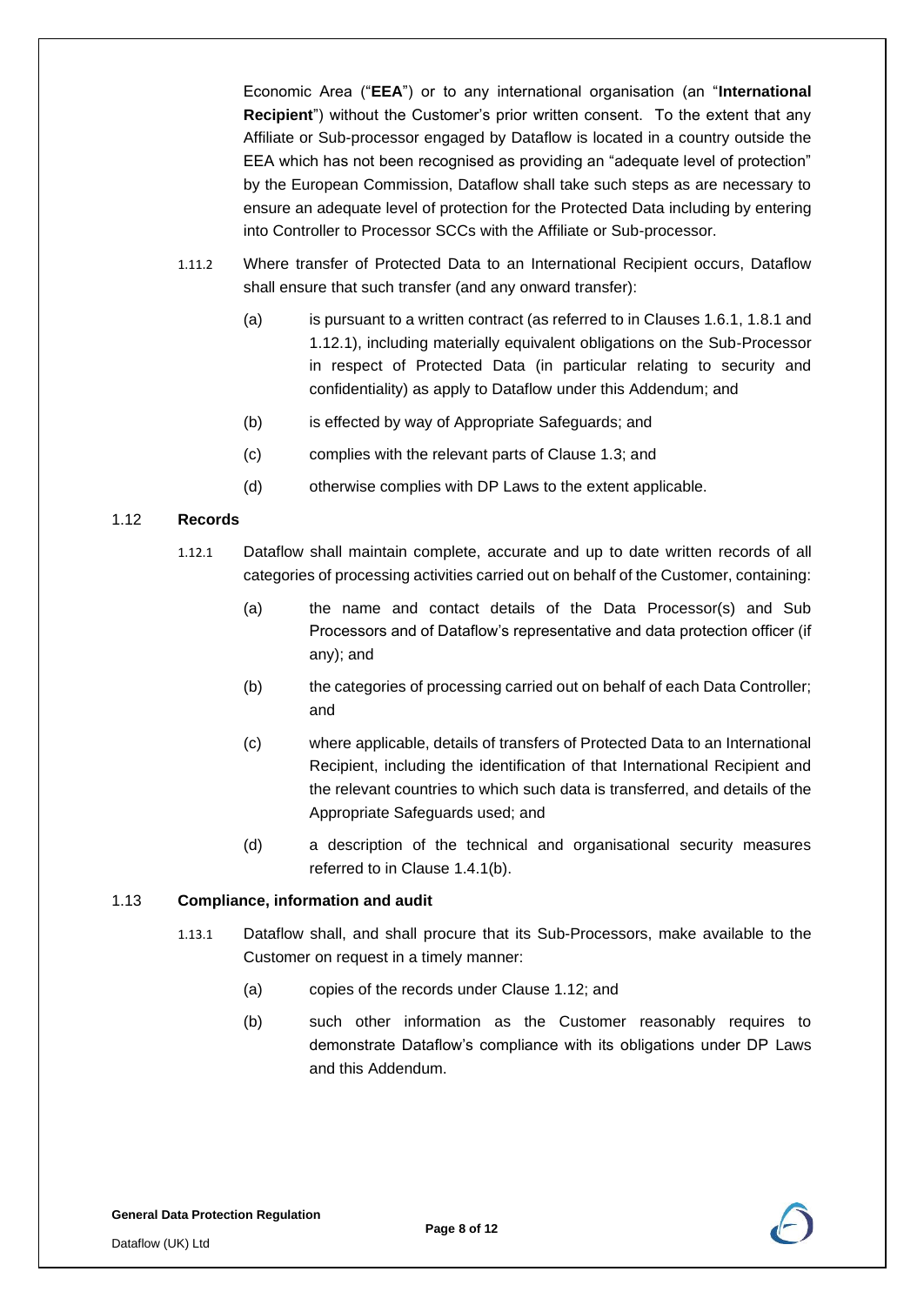- 1.13.2 Where Customer reasonably believes that Dataflow has committed a breach of this Addendum, or if it is required as part of Customer's obligations to a Supervisory Authority, Dataflow shall allow for and contribute to any audit conducted by the Customer or another auditor mandated by the Customer for the purpose of demonstrating compliance by Dataflow with its obligations under this Addendum, provided that the Customer shall:
	- (a) give Dataflow reasonable prior written notice of such audit and/or inspection and ensures that any auditor is subject to binding obligations of confidentiality and that such audit or inspection is undertaken (where practicable) during normal business hours; and
	- (b) where the Customer wishes to conduct more than one audit or inspection every 12 months, pay Dataflow's reasonable costs of allowing or contributing to audits or inspections.
- 1.13.3 If any audit or inspection reveals a breach by Dataflow of its data protection obligations under this Addendum, Dataflow shall promptly remedy, at its own cost and expense, any breach or potential breach by Dataflow of its obligations under this Addendum. In such circumstances, the Customer reserves the right to require Dataflow to pay the reasonable costs of the Customer or its mandated auditors, of the audit or inspection (or such part of the audit or inspection that relates to the area of non-compliance).
- 1.13.4 The Customer may share any notification, details, records or information provided by or on behalf of Dataflow under this Clause 1.13 or Clause 1.14 with its professional advisors and/or to the extent required, the Supervisory Authority.

#### 1.14 **Notification of Personal Data Breaches and Complaints**

- 1.14.1 In respect of any Personal Data Breach involving Dataflow (or a Sub-Processor), Dataflow shall:
	- (a) notify the Customer of the Personal Data Breach without undue delay (but in no event later than 12 hours after becoming aware of the Personal Data Breach); and
	- (b) provide the Customer without undue delay (wherever possible, no later than 12 hours after notifying the Customer under 1.14.1(a) of the Personal Data Breach) with such details as the Customer reasonably requires regarding:
		- (i) the nature of the Personal Data Breach, including the categories and approximate numbers of Data Subjects and Personal Data records concerned; and
		- (ii) any investigations into such Personal Data Breach; and
		- (iii) the likely consequences of the Personal Data Breach; and
		- (iv) any measures taken, or that Dataflow recommends, to address the Personal Data Breach, including to mitigate its possible adverse effects,

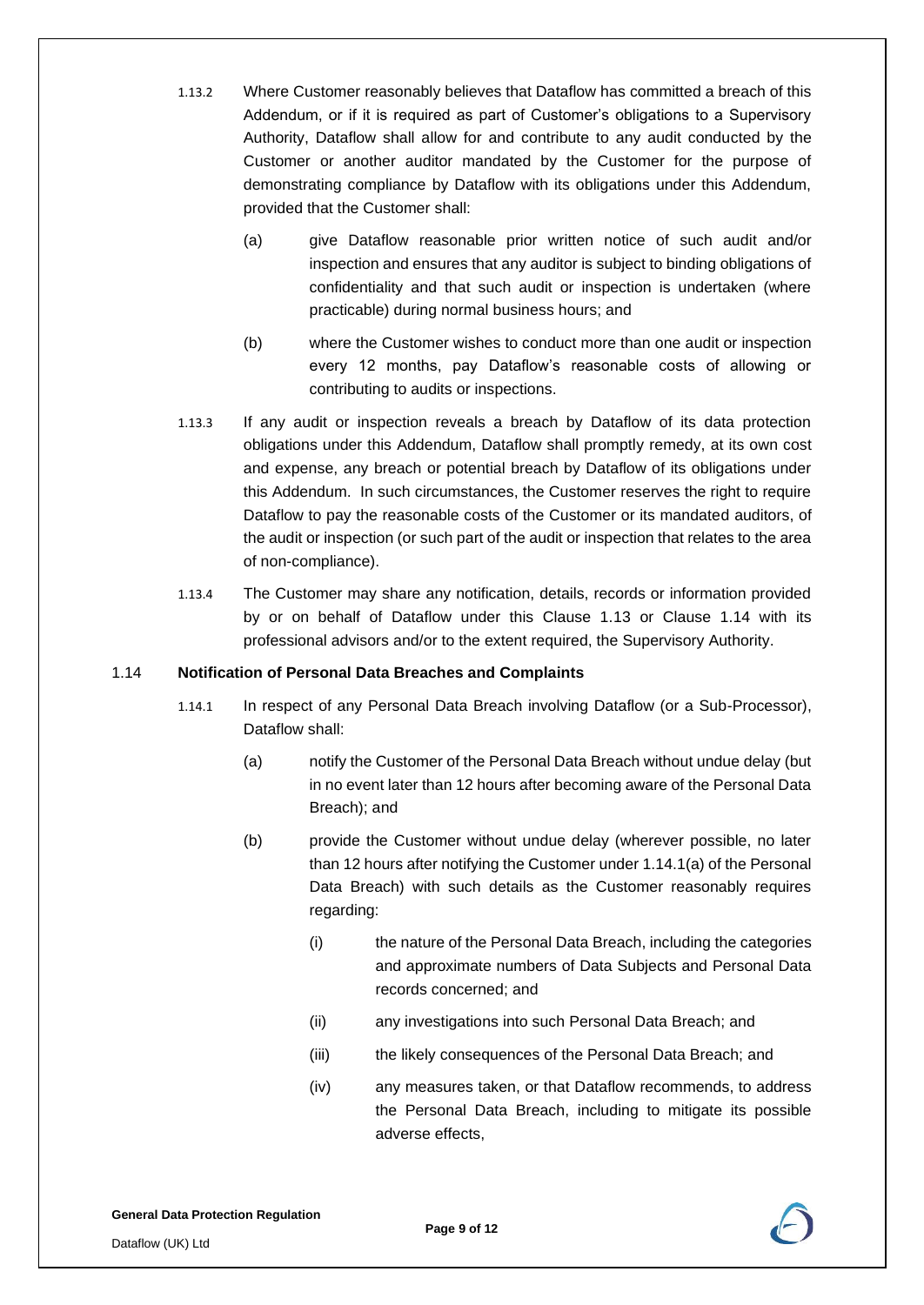provided that, (without prejudice to the above obligations) if Dataflow cannot provide all these details within such timeframes, it shall before the end of this timeframe, provide the Customer with reasons for the delay and when it expects to be able to provide the relevant details (which may be phased), and give the Customer regular updates on these matters.

1.14.2 Each party shall promptly (and in any event within three Business Days) inform the other if it receives a Complaint which is directly relevant to the Service provided under this Addendum and provide the other party with full details of such Complaint.

#### 1.15 **Deletion or return of Protected Data and copies**

1.15.1 Dataflow shall without delay, at the Customer's written request, either securely delete or securely return all the Protected Data to the Customer after the end of the provision of the relevant Services related to processing or, if earlier, as soon as processing by Dataflow of any Protected Data is no longer required for the purpose of Dataflow's performance of its relevant obligations under the Agreement, and securely delete existing copies (unless storage of any data is required by Applicable Law and, if so, Dataflow shall inform the Customer of any such requirement).

# 1.16 **Liability and indemnities**

- 1.16.1 Neither Party excludes or limits its liability in respect of the terms of this Addendum.
- 1.16.2 This Addendum is intended by the Parties to be supplemental to and be read in conjunction with any provisions in the Agreement (or in any agreement) in relation to the liability of Dataflow to the Customer.
- 1.16.3 Dataflow shall indemnify and keep indemnified the Customer in respect of all DP Losses suffered or incurred by the Customer, arising from or in connection with:
	- (a) any breach by Dataflow of its obligations under this Addendum; and/or
	- (b) Dataflow acting outside or contrary to the lawful instructions of the Customer in respect of the processing of Protected Data.
- 1.16.4 Dataflow shall during the term of the Agreement and for three years thereafter and at its own cost effect and maintain in force with, appropriately regulated insurers of good financial standing and good repute in the international insurance market an insurance policy to insure against the risks and liabilities to which Dataflow is subject to under this Addendum (the **"Insurance"**).
- 1.16.5 Dataflow shall:
	- (a) administer and maintain the Insurance, and Dataflow's relationship with its insurers, at all times in accordance with Good Industry Practice so as to preserve their benefits and on terms no less favourable than those generally available to a prudent contractor in respect of risks insured in the international insurance market from time to time; and
	- (b) do nothing to invalidate the Insurance or to prejudice Customer's entitlement thereunder; and
	- (c) make available to Customer, on reasonable notice, all relevant information to satisfy it that the Insurance is appropriate.

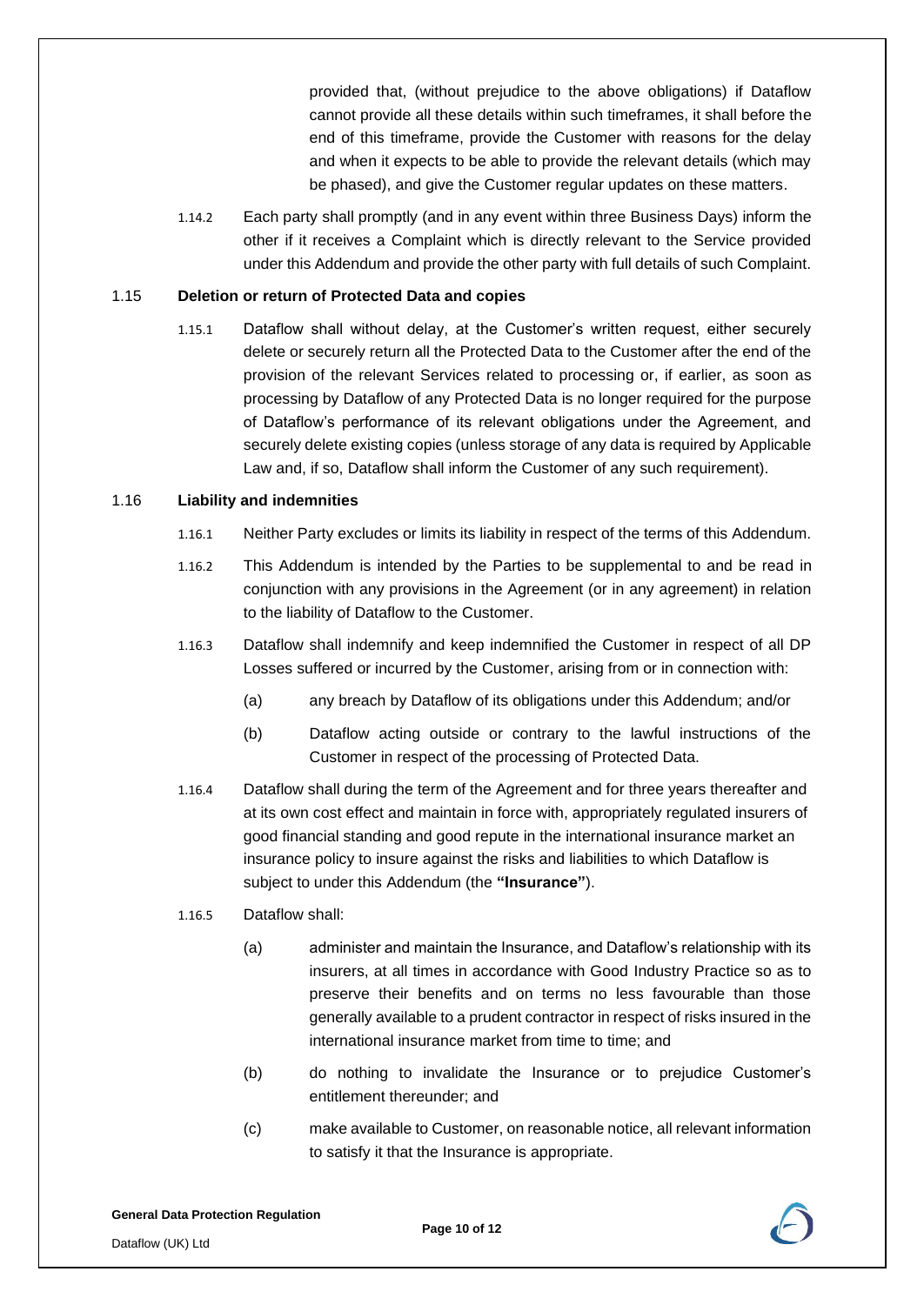#### 1.17 **Counterparts**

1.17.1 This Addendum may be executed and delivered in any number of counterparts, each of which is an original and which, together, have the same effect as if each Party had signed the same document. Transmission of an executed counterpart of this Addendum by email, shall take effect as delivery of an executed counterpart of this Addendum. No counterpart shall be effective until both Parties have executed and delivered at least one counterpart.

**General Data Protection Regulation**

Dataflow (UK) Ltd